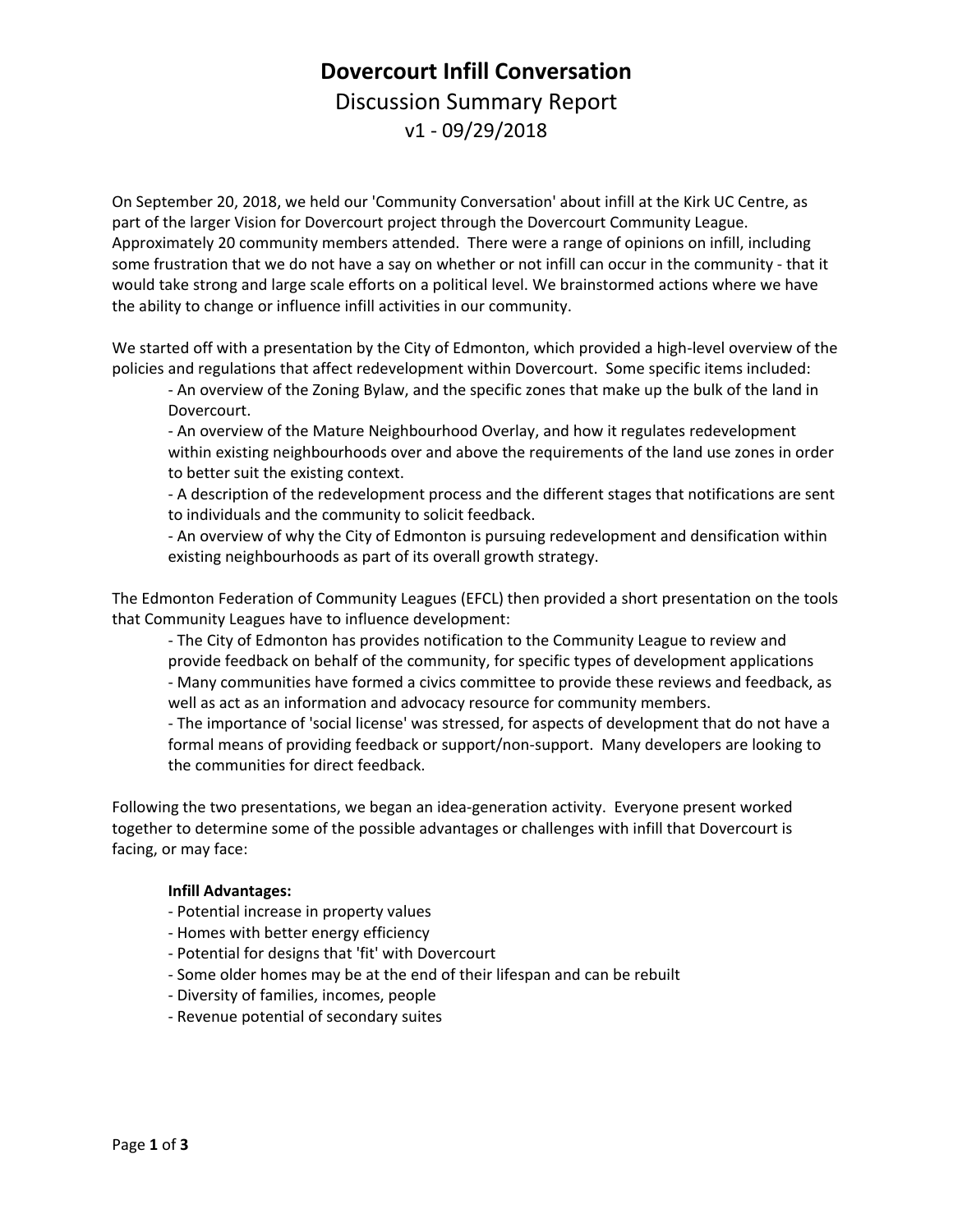## **Dovercourt Infill Conversation**

Discussion Summary Report v1 - 09/29/2018

#### **Infill Challenges:**

- More cramped spaces
- Parking and traffic
- Design that clashes with the existing architecture
- Construction woes
- Our culture of large yards and spaces
- Shade on adjoining properties

The next step in our idea-generation activity was to organize the advantages and concerns into items that we can Change (direct action by individuals or community), Influence (provide feedback to authorities or developers for consideration), or Advocate for (creating change at a policy & regulatory level). After some hectic scribbling by everyone present, we came up with the following:

#### What we can change...

#### **We can continue our inclusive and respectful community culture by engaging new residents, and actively including existing residents.**

- Forming a community organization (Civics Committee through Dovercourt Community League) that maintains open dialogue with residents and listens to what they have to say about infill.

- Continue Dovercourt culture of neighbourliness - meet your neighbours

- Continue ACE Block Connector activities to create connections between individuals, families and community organizations (block parties, etc.)

### **We can encourage opportunities for aging-in-place through education on the types of housing options that infill allows, as well as support from neighbours and community organizations.**

- Garden suites can allow residents to move into smaller or more accessible housing on their own property - we can organize a garden suite educational tour or information session [possible Civics Committee initiative]

- Community support through ACE Block Connectors, "Job Jar" initiative

- Support for seniors assisted living facility development within the neighbourhood

#### **We can encourage opportunities for efficient and effective use of properties with existing homes, through development of secondary suites and garden suites.**

- Developing additional housing types on existing properties allows for additional income for homeowners, and opens up opportunities for new residents that may not otherwise find a appropriate or affordable housing in the community